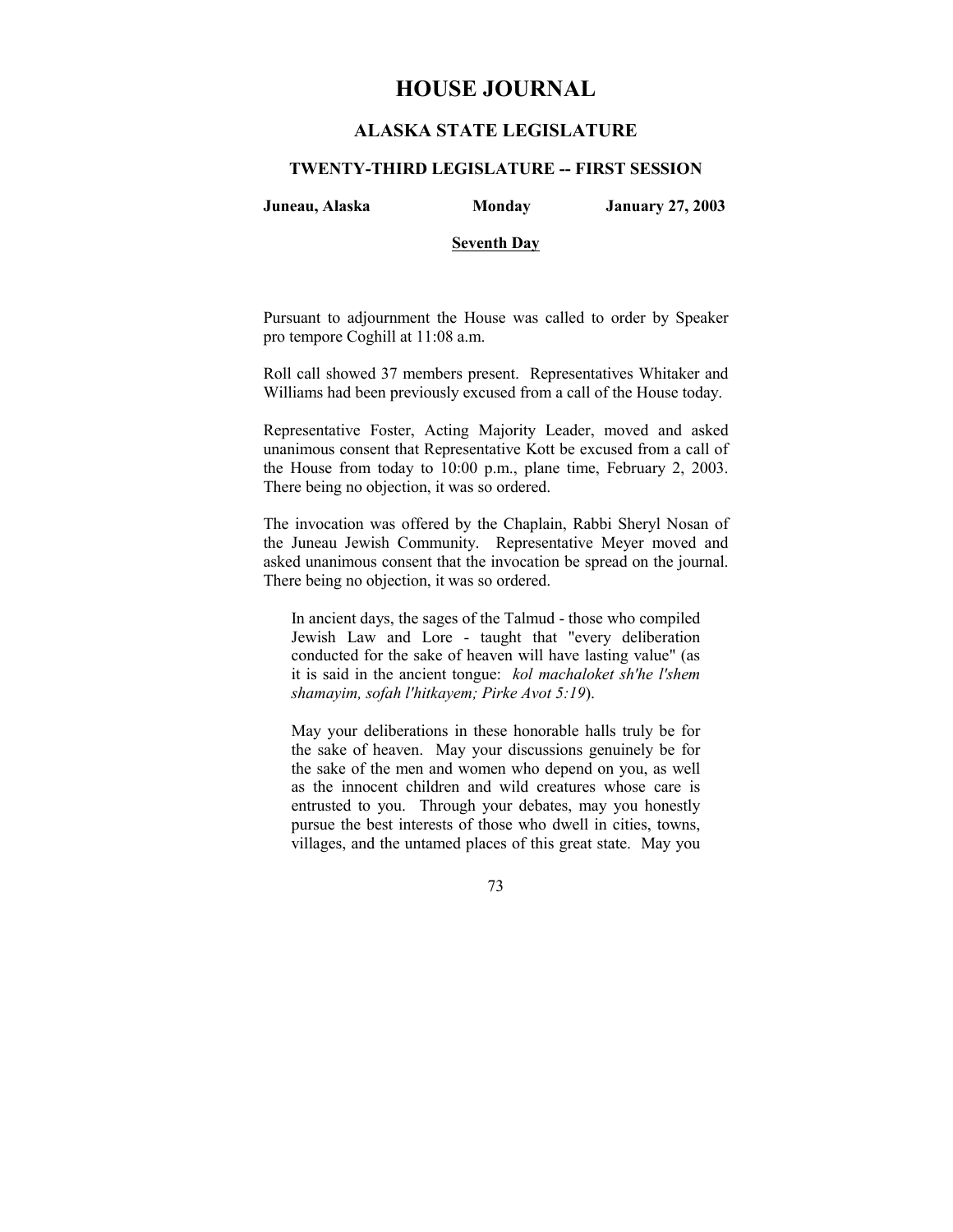also fulfill your sacred obligation to protect this precious land itself.

May you continue to be a privileged partner with the Eternal Holy Source of Life to protect and promote the well being of those you serve.

And may all your deliberations truly be of lasting value.

*Cain y'hi ratzon*, so may it be God's will. Amen

The Pledge of Allegiance was led by Representative Wolf.

## **CERTIFICATION OF THE JOURNAL**

Representative Foster moved and asked unanimous consent that the journal for the fourth, fifth, and sixth legislative days be approved as certified by the Chief Clerk. There being no objection, it was so ordered.

## **COMMUNICATIONS**

The following were received:

Dept. of Revenue Alaska Marine Highway Investment Earnings Report Vessel Replacement Fund (as required by AS 37.05.550)

 System Fund (as required by AS 19.65.070)

 Alaska Municipal Bond Bank Authority 2002 Annual Report (as required by AS 44.85.100)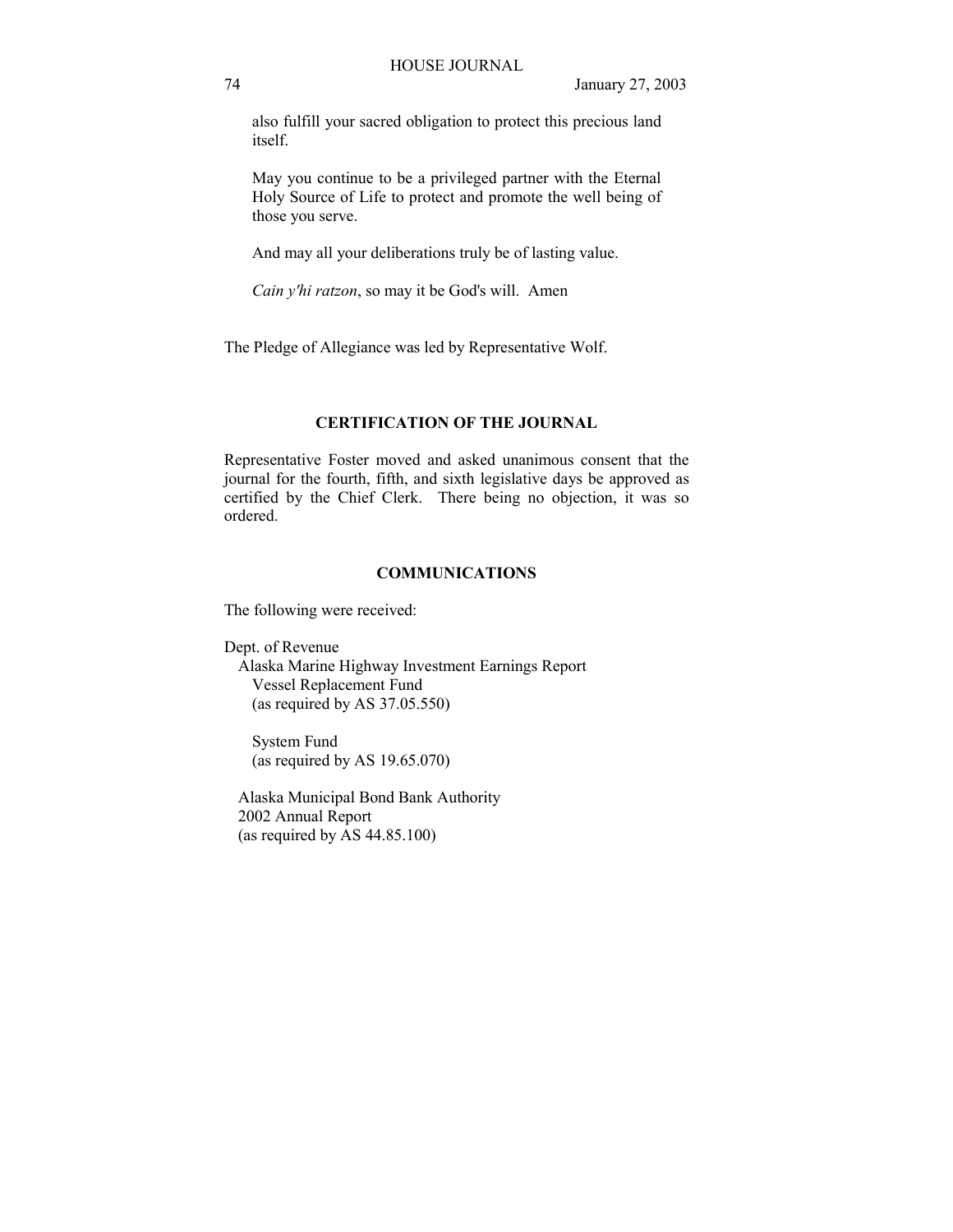#### HOUSE JOURNAL

January 27, 2003 75

## **INTRODUCTION OF CITATIONS**

The following citations were introduced and referred to the Rules Committee for placement on the calendar:

Commemorating - Black History Month By Senator Davis

In Memoriam - Mike O'Neill By Representative Samuels

The following citations were introduced and taken up later as a Special Order of Business:

Honoring - Junior Achievement Hall of Fame 2003 Laureates By Representatives Crawford, Berkowitz

Honoring - Junior Achievement of Alaska, Inc., 30th Anniversary By Senator Ellis

## **INTRODUCTION, FIRST READING, AND REFERENCE OF HOUSE BILLS**

## **HB 64**

HOUSE BILL NO. 64 by Representative Foster, entitled:

"An Act relating to court approval of the purchase of structured settlements."

was read the first time and referred to the State Affairs and Judiciary Committees.

## **HB 65**

HOUSE BILL NO. 65 by Representatives Lynn, Croft, Cissna, and Crawford, entitled:

"An Act relating to forfeiture of a motor vehicle, airplane, or vessel for illegal transportation of alcohol."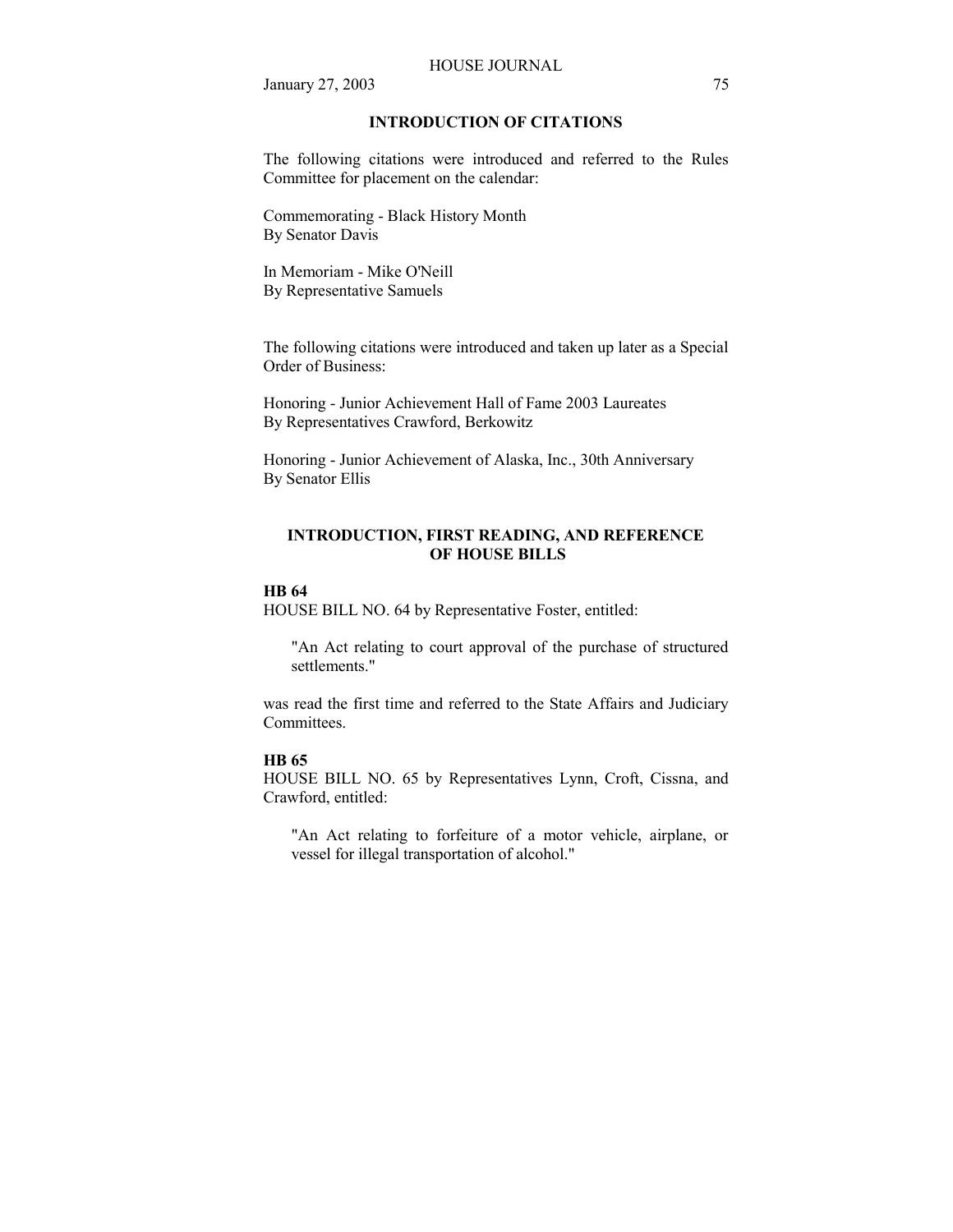was read the first time and referred to the Transportation and Judiciary **Committees** 

## **HB 66**

HOUSE BILL NO. 66 by Representatives Samuels and Meyer, entitled:

"An Act relating to certain persons who buy and sell secondhand articles, to certain persons who lend money on secondhand articles, and to certain persons who seek or receive loans on secondhand articles."

was read the first time and referred to the Labor & Commerce and Finance Committees.

## **CONSIDERATION OF THE DAILY CALENDAR**

## **LEGISLATIVE CITATIONS**

Representative Foster moved and asked unanimous consent that the House approve the citations on the calendar. There being no objection, the following citations were approved and sent to enrolling:

Honoring - Jean Burand

By Representatives Foster, Kott, Anderson, Berkowitz, Chenault, Cissna, Coghill, Crawford, Croft, Fate, Guttenberg, Harris, Hawker, Joule, Kapsner, Kerttula, Kookesh, Masek, McGuire, Rokeberg, Samuels, Seaton, Stevens, Stoltze, Wilson, Wolf

Commemorating - Dr. Martin Luther King, Jr. Day By Senator Davis; Representatives Kott, Anderson, Berkowitz, Chenault, Cissna, Crawford, Croft, Fate, Foster, Gara, Gruenberg, Guttenberg, Harris, Hawker, Joule, Kapsner, Kerttula, Kohring, Kookesh, Lynn, Masek, McGuire, Rokeberg, Samuels, Seaton, Stevens, Stoltze, Weyhrauch, Wilson, Wolf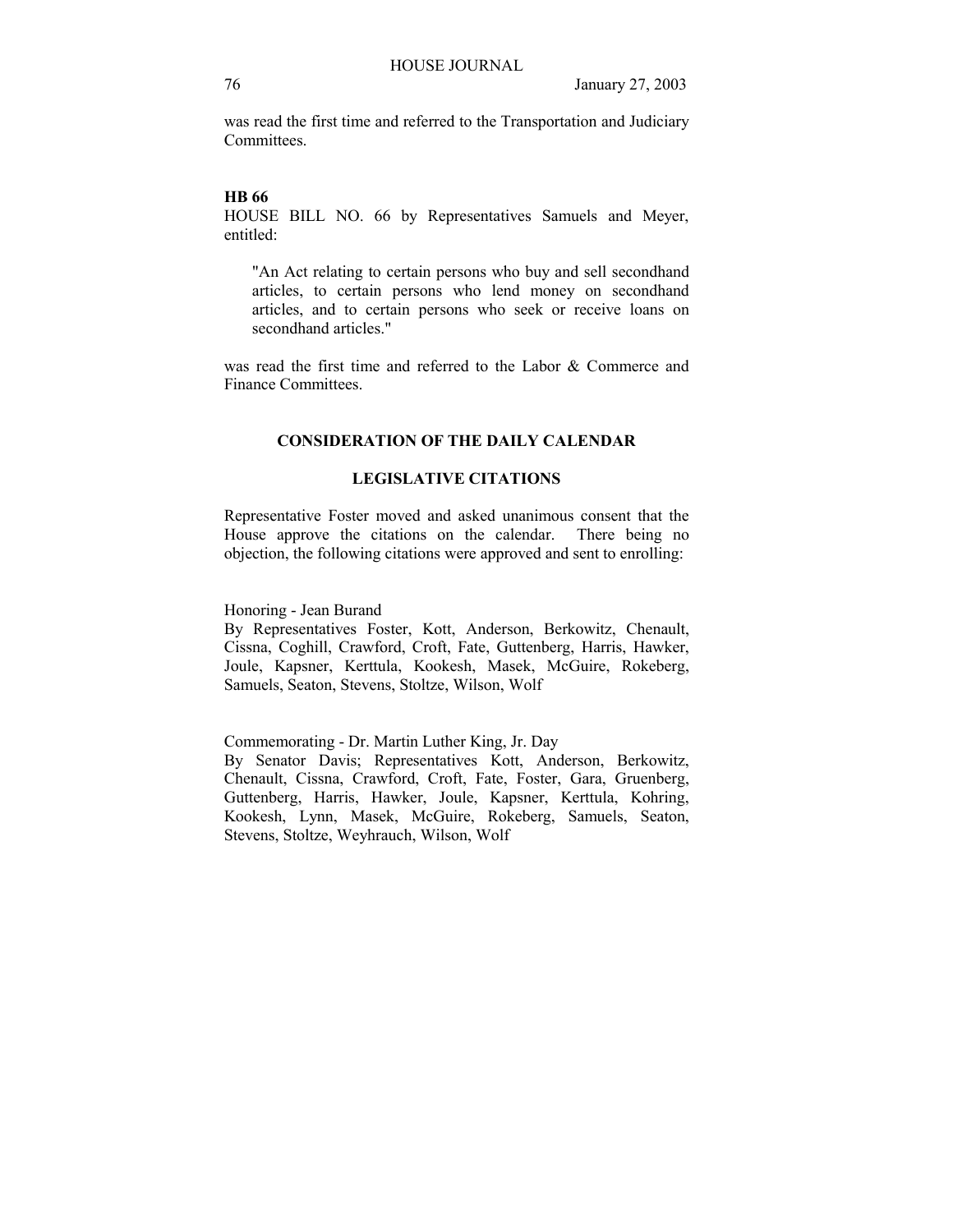January 27, 2003 77

### Honoring - Mahala Ashley Dickerson

By Senator Davis; Representatives Kott, Anderson, Berkowitz, Chenault, Cissna, Crawford, Croft, Gara, Gruenberg, Guttenberg, Harris, Hawker, Joule, Kapsner, Kerttula, Kookesh, Masek, McGuire, Rokeberg, Samuels, Seaton, Stevens, Stoltze, Wilson, Wolf

#### In Memoriam - Sven Haakanson, Sr.

By Representatives Stevens, Kott, Anderson, Berkowitz, Chenault, Cissna, Coghill, Crawford, Croft, Foster, Gara, Guttenberg, Harris, Hawker, Joule, Kapsner, Kerttula, Kookesh, Masek, McGuire, Moses, Rokeberg, Samuels, Seaton, Stoltze, Wilson, Wolf; Senator Austerman

## In Memoriam - Margaret "Peggy" Sutliff

By Representatives Stevens, Kott, Anderson, Berkowitz, Chenault, Cissna, Coghill, Crawford, Croft, Foster, Gara, Guttenberg, Harris, Hawker, Joule, Kapsner, Kerttula, Kookesh, Masek, McGuire, Moses, Rokeberg, Samuels, Seaton, Stoltze, Wilson, Wolf; Senator Austerman

## In Memoriam - Mrs. Charlie Berkley

By Senator Davis; Representatives Kott, Anderson, Berkowitz, Chenault, Cissna, Coghill, Crawford, Croft, Foster, Gara, Gruenberg, Guttenberg, Harris, Hawker, Joule, Kapsner, Kerttula, Kookesh, Masek, McGuire, Rokeberg, Samuels, Seaton, Stevens, Stoltze, Wilson, Wolf

## In Memoriam - Eula Cleveland

By Senator Davis; Representatives Gara, Kott, Anderson, Berkowitz, Chenault, Cissna, Coghill, Crawford, Croft, Foster, Gruenberg, Guttenberg, Harris, Hawker, Joule, Kapsner, Kerttula, Kookesh, Masek, McGuire, Rokeberg, Samuels, Seaton, Stevens, Stoltze, Wilson, Wolf

## In Memoriam - Gail Dorr

By Senator Davis; Representatives Kott, Anderson, Berkowitz, Chenault, Cissna, Coghill, Crawford, Croft, Foster, Gara, Gruenberg, Guttenberg, Harris, Hawker, Joule, Kapsner, Kerttula, Kookesh, Masek, McGuire, Rokeberg, Samuels, Seaton, Stevens, Stoltze, Wilson, Wolf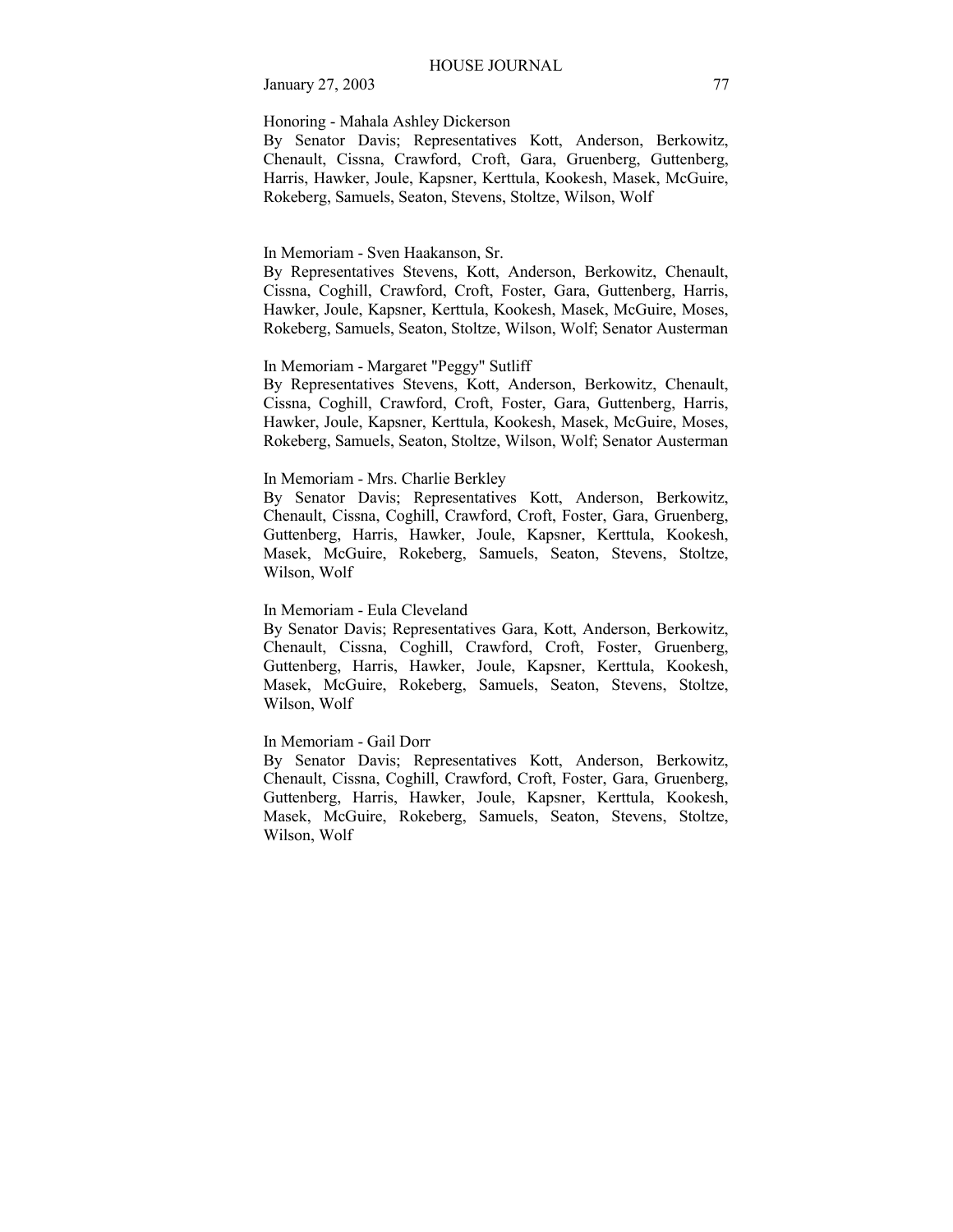In Memoriam - Mrs. Iola K. Banks

By Senator Davis; Representatives Kott, Anderson, Berkowitz, Chenault, Cissna, Coghill, Crawford, Croft, Foster, Gara, Gruenberg, Guttenberg, Harris, Hawker, Joule, Kapsner, Kerttula, Kookesh, Masek, McGuire, Rokeberg, Samuels, Seaton, Stevens, Stoltze, Wilson, Wolf

In Memoriam - Roscoe Wyche, Jr.

By Senator Davis; Representatives Gara, Kott, Anderson, Berkowitz, Chenault, Cissna, Coghill, Crawford, Croft, Foster, Gruenberg, Guttenberg, Harris, Hawker, Joule, Kapsner, Kerttula, Kookesh, Masek, McGuire, Rokeberg, Samuels, Seaton, Stevens, Stoltze, Wilson, Wolf

## **SPECIAL ORDER OF BUSINESS**

Representative Foster moved and asked unanimous consent that the notice and publication requirements be waived and the citations, Honoring - Junior Achievement of Alaska, Inc., 30th Anniversary and Honoring - Junior Achievement Hall of Fame 2003 Laureates, be taken up as a Special Order of Business at this time. There being no objection, it was so ordered.

Representative Foster moved and asked unanimous consent that the House approve the citations. There being no objection, the following citations were approved and sent to enrolling:

Honoring - Junior Achievement of Alaska, Inc., 30th Anniversary By Senator Ellis; Representatives Kott, Anderson, Berkowitz, Chenault, Crawford, Croft, Dahlstrom, Fate, Gara, Gruenberg, Guttenberg, Harris, Hawker, Holm, Joule, Kapsner, Kerttula, Kohring, Kookesh, Lynn, Masek, McGuire, Meyer, Morgan, Rokeberg, Samuels, Seaton, Stoltze, Weyhrauch, Wilson, Wolf

Honoring - Junior Achievement Hall of Fame 2003 Laureates By Representatives Crawford, Berkowitz, Gara, Kott, Anderson, Chenault, Croft, Dahlstrom, Fate, Gruenberg, Guttenberg, Harris, Hawker, Holm, Joule, Kapsner, Kerttula, Kohring, Kookesh, Lynn, Masek, McGuire, Meyer, Morgan, Rokeberg, Samuels, Seaton, Stoltze, Weyhrauch, Wilson, Wolf